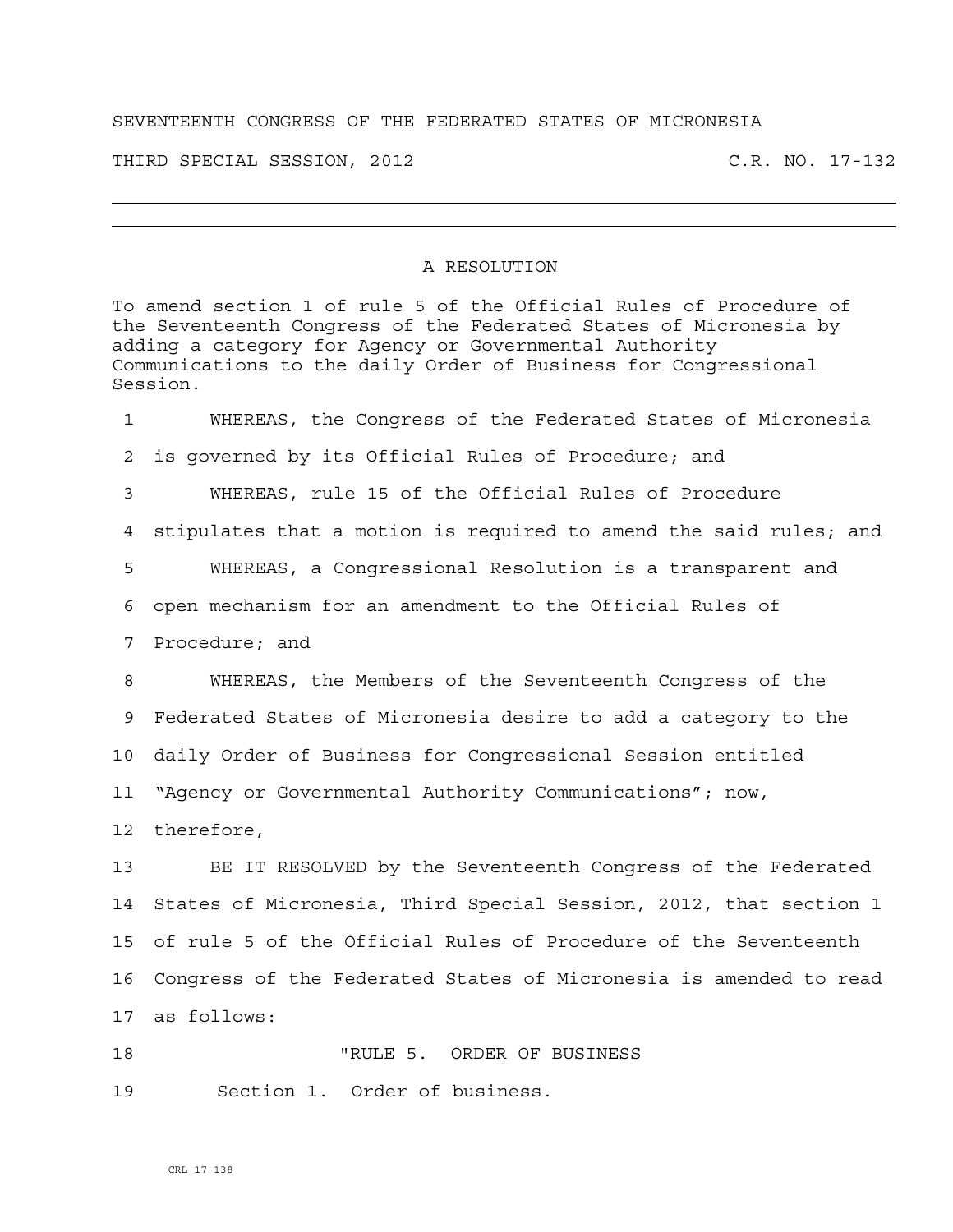| 1  |                 | (a) Call to Order;                                                   |
|----|-----------------|----------------------------------------------------------------------|
| 2  |                 | (b) Moment of Silent Prayer;                                         |
| 3  |                 | $(c)$ Roll Call;                                                     |
| 4  |                 | (d) Reading of the Journal;                                          |
| 5  |                 | (e) Presidential Communications;                                     |
| 6  |                 | (f) FSM Supreme Court Communications;                                |
| 7  |                 | (g) Member Communications;                                           |
| 8  |                 | (h) Departmental Communications;                                     |
| 9  |                 | (i) Agency or Governmental Authority                                 |
| 10 | Communications; |                                                                      |
| 11 |                 | $[\frac{1}{2}, \frac{1}{2}]$ (j) State Communications;               |
| 12 |                 | $[\frac{1}{2}, \frac{1}{2}]$ (k) State Supreme Court Communications; |
| 13 |                 | $[\frac{1}{k}]$ (1) Municipal or Town Communications;                |
| 14 |                 | $[\frac{1}{2}, \frac{1}{2}]$ (m) Foreign Government Communications;  |
| 15 |                 | [(m)] (n) Standing Committee Reports;                                |
| 16 |                 | $[-(n)]$ (o) Special Committee Reports                               |
| 17 |                 | $[\Theta(-)]$ (p) Unfinished Business;                               |
| 18 |                 | $[\frac{p}{p}] (q)$ Bill Calendar;                                   |
| 19 |                 | $\left[\frac{1}{q}\right]$ (r) Resolution Calendar;                  |
| 20 |                 | $[\frac{f(x)}{g}]$ (s) Introduction of Bills and Resolutions;        |
| 21 |                 | $[+s+]$ (t) Miscellaneous Communications;                            |
| 22 |                 | $[\overline{(+t)}](u)$ Miscellaneous Business;                       |
| 23 |                 | $[\frac{u}{u}](v)$ Announcements;                                    |
| 24 |                 | $[\overline{(+\mathbf{v})}]$ $(w)$ Recess"; and                      |
| 25 |                 |                                                                      |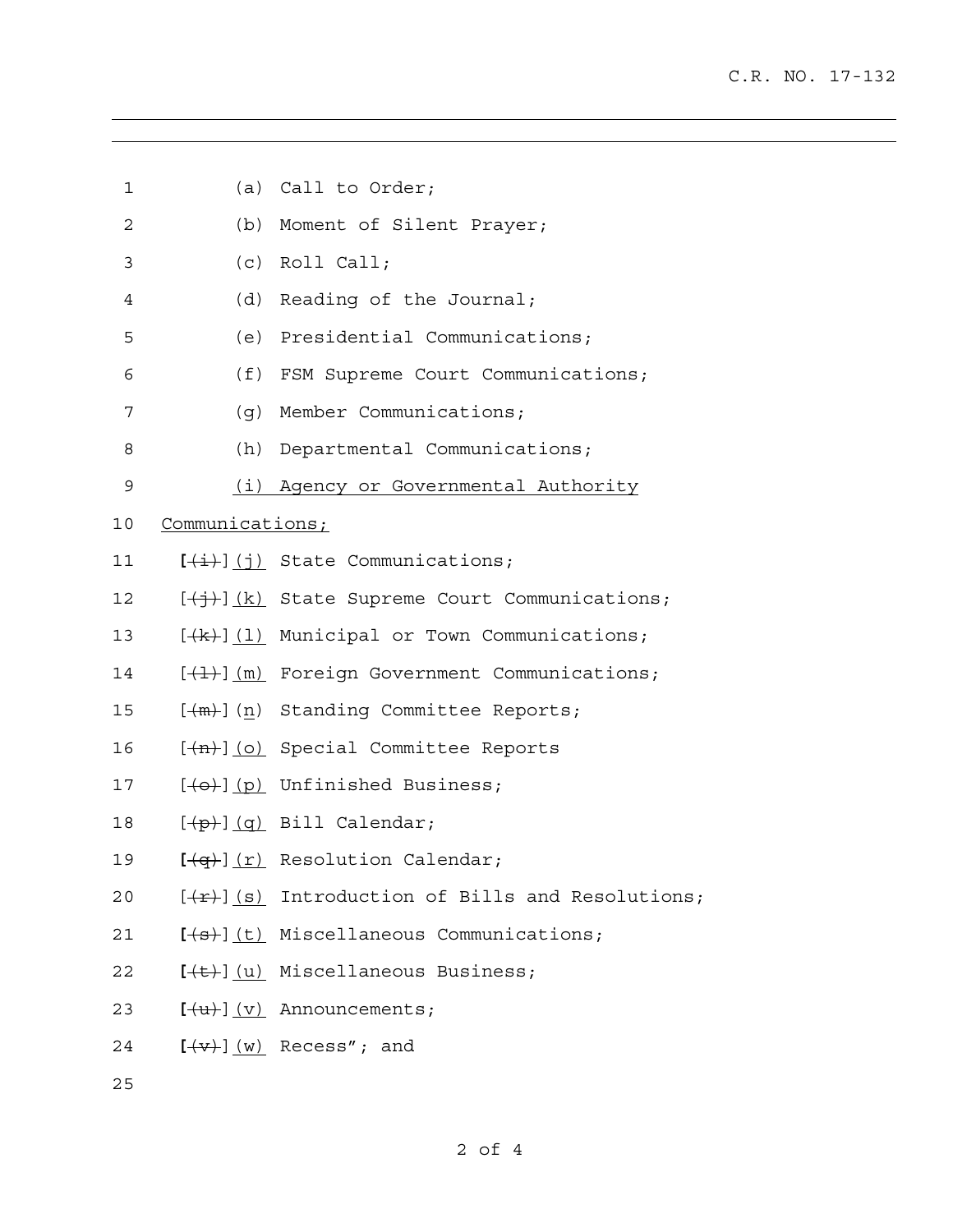| $\mathbf{1}$   | BE IT FURTHER RESOLVED that a certified copy of this        |
|----------------|-------------------------------------------------------------|
| $\mathbf{2}$   | resolution be transmitted to the President of the Federated |
| 3              | States of Micronesia.                                       |
| $\overline{4}$ |                                                             |
| 5              | Date: 3/22/12<br>Introduced by: /s/ Wesley W. Simina        |
| $\epsilon$     | Wesley W. Simina                                            |
| 7              |                                                             |
| $\,8\,$        |                                                             |
| $\mathsf 9$    |                                                             |
| $10$           |                                                             |
| 11             |                                                             |
| 12             |                                                             |
| 13             |                                                             |
|                |                                                             |
| 14             |                                                             |
| $15$           |                                                             |
| 16             |                                                             |
| $17$           |                                                             |
| $18\,$         |                                                             |
| 19             |                                                             |
| 20             |                                                             |
| 21             |                                                             |
| 22             |                                                             |
| 23             |                                                             |
| 24             |                                                             |